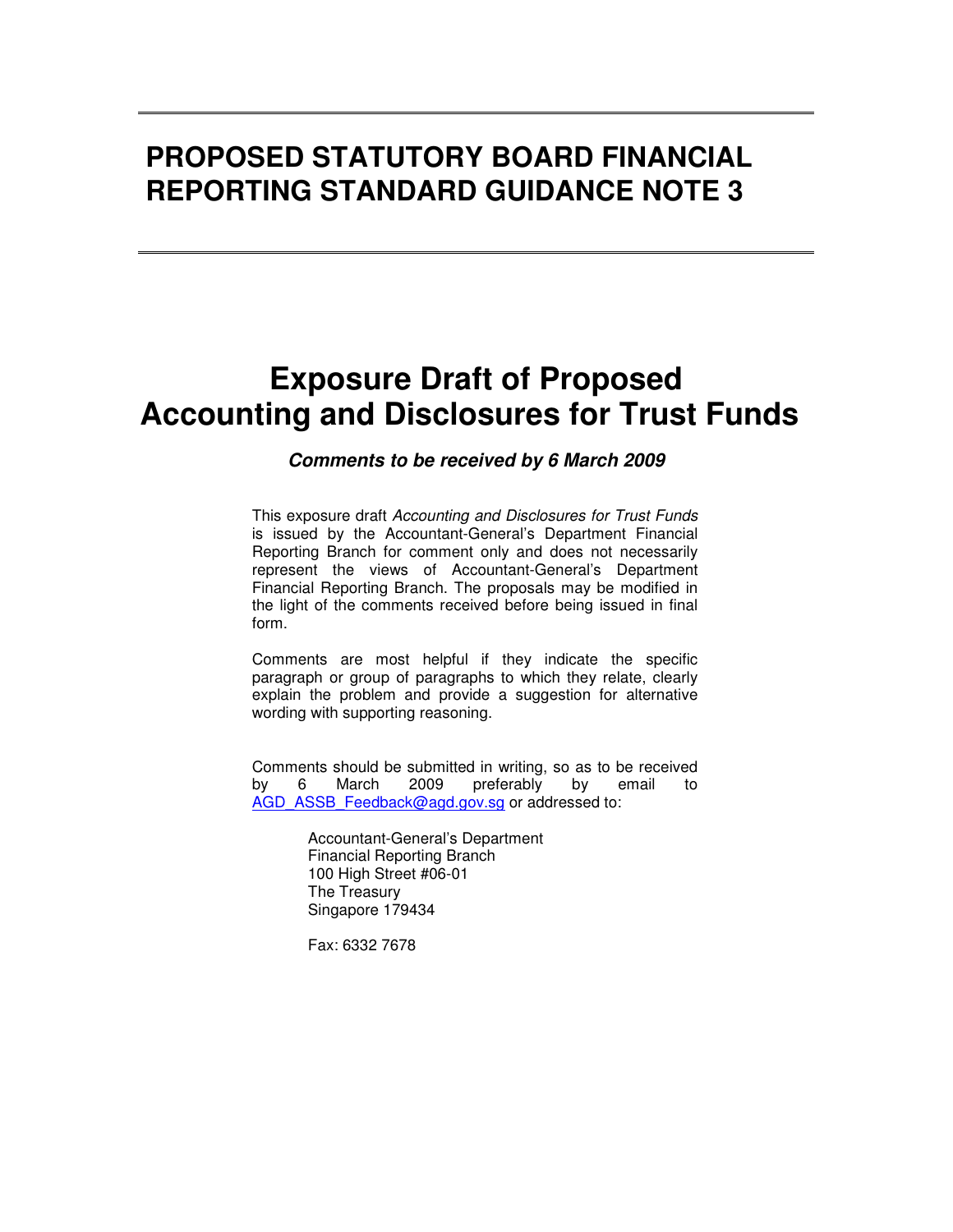# **Contents**

paragraphs

**Proposed Statutory Board Financial Reporting Standard Guidance Note 3 Exposure Draft of Proposed Accounting and Disclosures for Trust Funds** 

| <b>OBJECTIVE</b>                                          |              |
|-----------------------------------------------------------|--------------|
| <b>SCOPE</b>                                              | $\mathbf{2}$ |
| ACCOUNTING AND DISCLOSURES FOR TRUST FUNDS                | $3 - 18$     |
| Definition                                                | $3 - 5$      |
| Control over a fund                                       | $6 - 7$      |
| <b>Characteristics of Trust Funds</b>                     | $8 - 12$     |
| <b>Trust Funds and Other Funds</b>                        | $13 - 15$    |
| <b>Accounting for Trust Funds</b>                         | 16-17        |
| Disclosures for Trust Funds                               | 18           |
| <b>EFFECTIVE DATE</b><br><b>ANNEX A</b><br><b>ANNEX B</b> | 19           |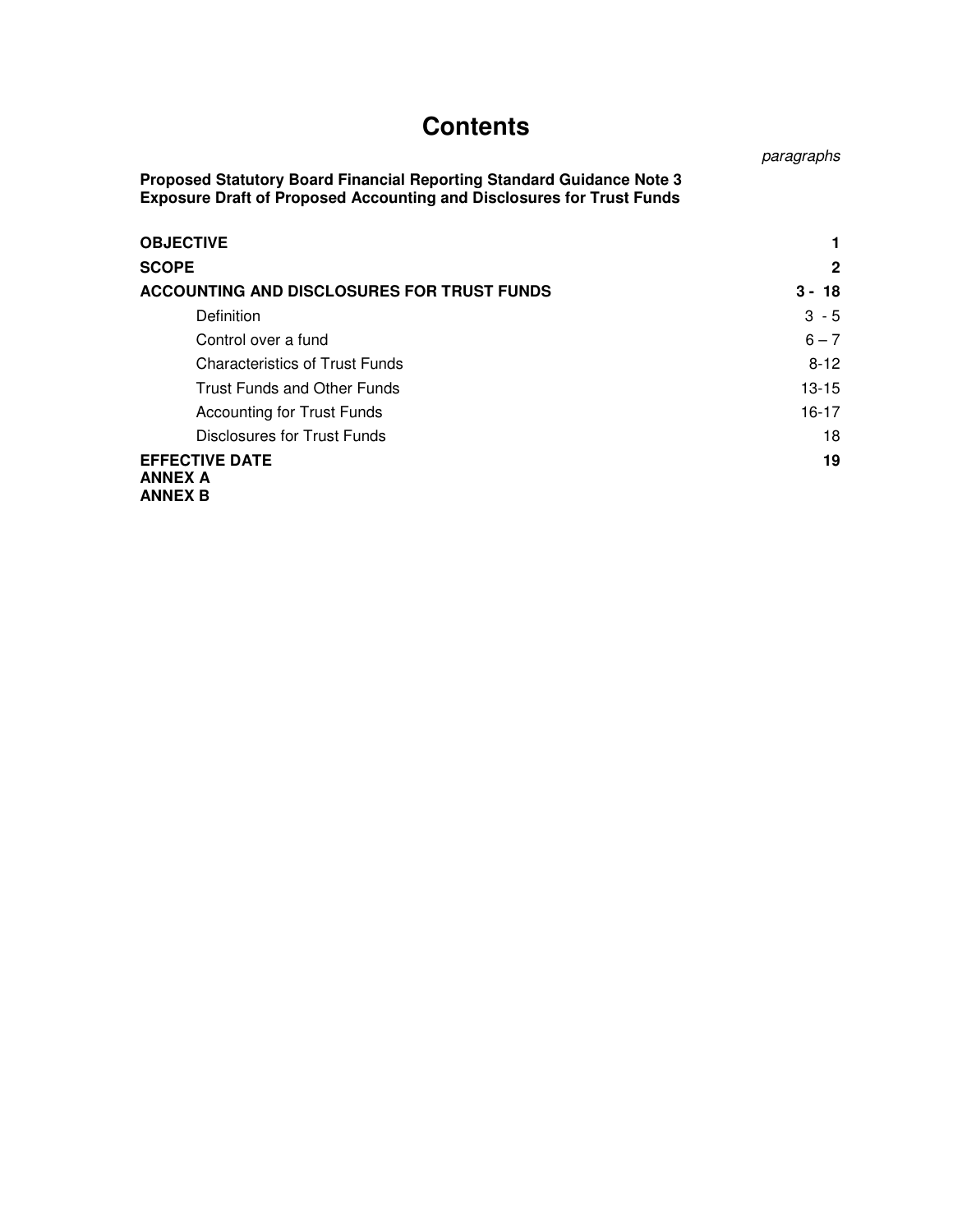# **Proposed Statutory Board Financial Reporting Standards (SB-FRS) Guidance Note 3**

## **Exposure Draft of Proposed Accounting and Disclosures for Trust Funds**

## **Objective**

1. This Note provides guidance on the accounting and disclosures for trust funds held by Statutory Boards (SBs).

## **Scope**

2. This Guidance Note shall be applied to all general purpose financial statements prepared and presented in accordance with Statutory Board Financial Reporting Standard (SB-FRS).

## **Accounting and Disclosures for Trust Funds**

## **Definition**

3. A trust fund is defined as a fund for which a reporting SB acts as custodian, trustee, manager or agent but does not exercise control over.

4. Control as defined by SB-FRS 27 Consolidated and Separate Financial Statements (paragraph 4), is the power to govern of the financial and operating policies of an entity so as to obtain benefits from its activities. In instances where no entity retains absolute control over the financial and operating policies of the fund, the entity which has the power to govern majority of the financial and operating policies is the controlling party.

5. In the context of SBs, benefits can extend beyond financial gains or access to additional cash or other economic resources. If a fund assists a SB in achieving its objectives, the SB is considered to have obtained benefits from the fund.

### **Control over a Fund**

6. Certain SBs act as agents of funds that are created via contributions from their parent Ministries, or other parties. While these SBs are in charge of the day-to-day operations of the fund, the majority of financial and operating policies are set out via a trust deed, memorandum of understanding, agreement or other documents that is not decided upon by the SB. In such instances, the SB should not be considered as exercising control over the fund as it is merely operating the fund in accordance with the financial and operating policies of the fund that have already been set out. For example, the trust deed of a fund may state when and to whom the SB can disburse amounts within the fund. The trust deed may even allow for the SB to exercise its discretion within boundaries for certain disbursements. In such an instance, although the SB operates the fund, it is not considered to be exercising control over the fund, even if it is allowed discretion for certain disbursements.

7. In some cases, a committee or council decides on or has the power to vary the financial and operating policies of the fund. If the SB operating the fund has the power over more than half of the voting rights of that committee or council, or has the power to appoint or remove the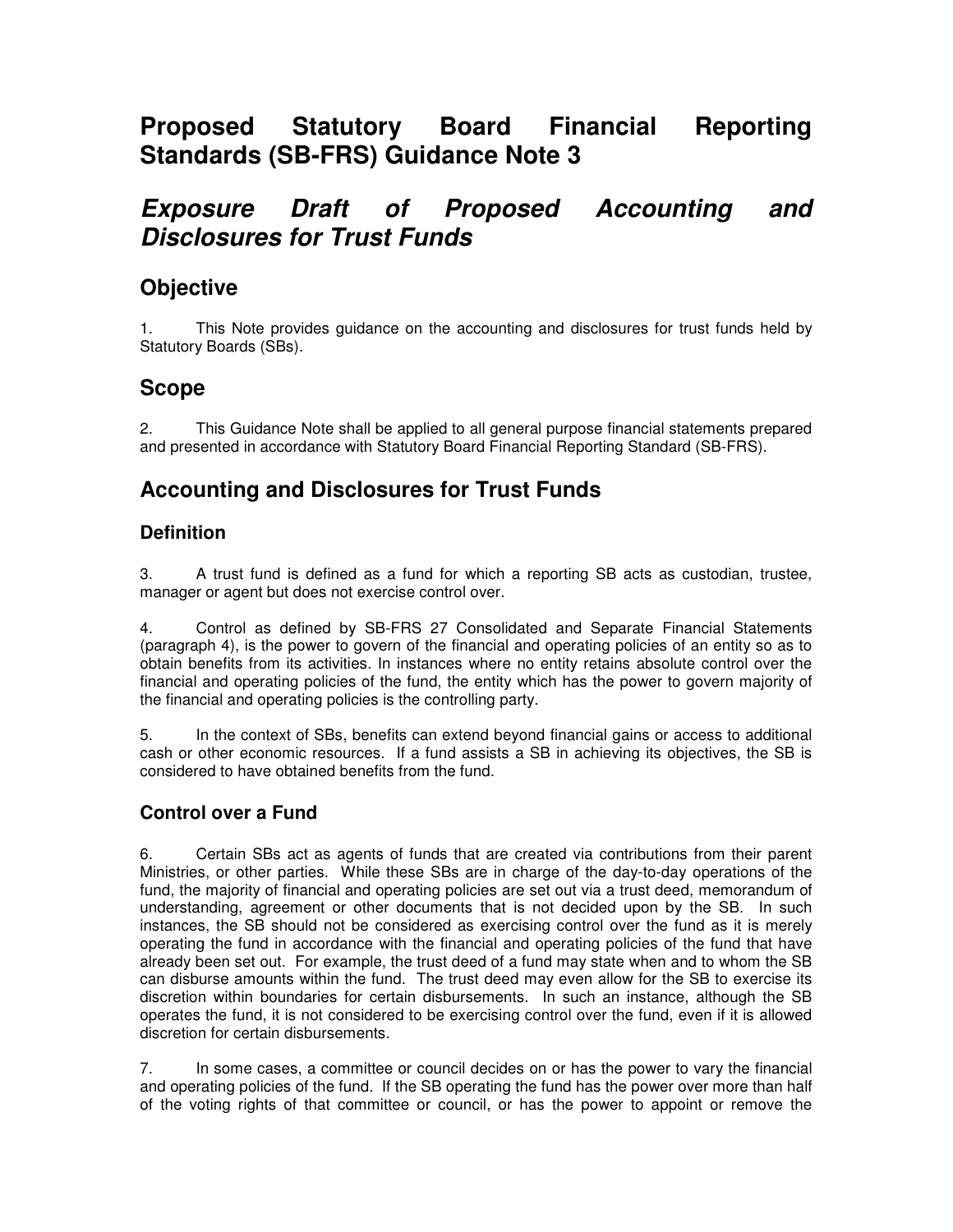majority of the members of that committee or council, then the SB is considered to be exercising control over the fund.

### **Characteristics of Trust Funds**

8. The definition of trust funds depends on the substance rather than form of the fund, legal or otherwise. The following paragraphs further explain some of the characteristics, that individually or in combination may lead to a fund being classified as a trust fund :

- i. Fund is held in trust and/or managed by the SB as an agent;<br>ii. The SB does not bear/eniov the maiority of the risks and r
- The SB does not bear/enjoy the majority of the risks and rewards incidental to the activities of the fund;
- iii. Fund can only be used for specified purposes determined by the Principal; and
- iv. The SB does not have the right to decide how the residual amounts in the fund are to be used after the closure of the fund.

#### **Fund is held in trust and/or managed by the SB as an agent**

9. There should be a fiduciary role played by the SB to ensure that the fund is properly accounted for and used according to the objectives of the fund. In most cases, there is a trust agreement, memorandum of understanding, legislation or other documents that governs this. However, the non-existence of such documents does not necessarily mean that a fund is not a trust fund as trust can often be implicit. In this case, the SB does not exercise control over the fund to obtain benefits from its activities (which includes assisting the SB in achieving its objectives), other than payment of agency fee mutually agreed between the parties.

#### **The SB does not bear/enjoy the majority of the risks and rewards incident to the activities of the fund**

10. The majority of the risks and rewards incident to the activities of the fund is borne/enjoyed by the principal. Rights to the rewards and benefits of the fund's activities may be formalised through a statute, contract, agreement, or trust deed etc.

#### **Fund can only be used for specified purposes determined by the Principal**

11. The fund must be used only for the purposes specified by the trust agreement, memorandum of understanding etc, determined by the Principal. In some cases, SBs earn management or agency fees from administering trust funds. Such fees or income are not considered as financial benefits.

#### **The SB does not have the right to decide how the residual amounts in the fund are to be used after the closure of the fund**

12. Some trust funds are set up for a specified timeframe, specified project or based on a specified agreement. Upon completion of the project or termination of the agreement, the fund balance is either distributed in accordance with an agreement, deed etc, returned to contributors, or distributed as directed by a party other than the SB. The residual funds do not belong to the SB.

### **Trust Funds and Other Funds**

13. Some SBs separately disclose a portion of their equity as unrestricted (general or designated) or restricted funds. Restricted and designated funds are usually received or set aside for specific purposes and there are restrictions on the ability of the SB to distribute or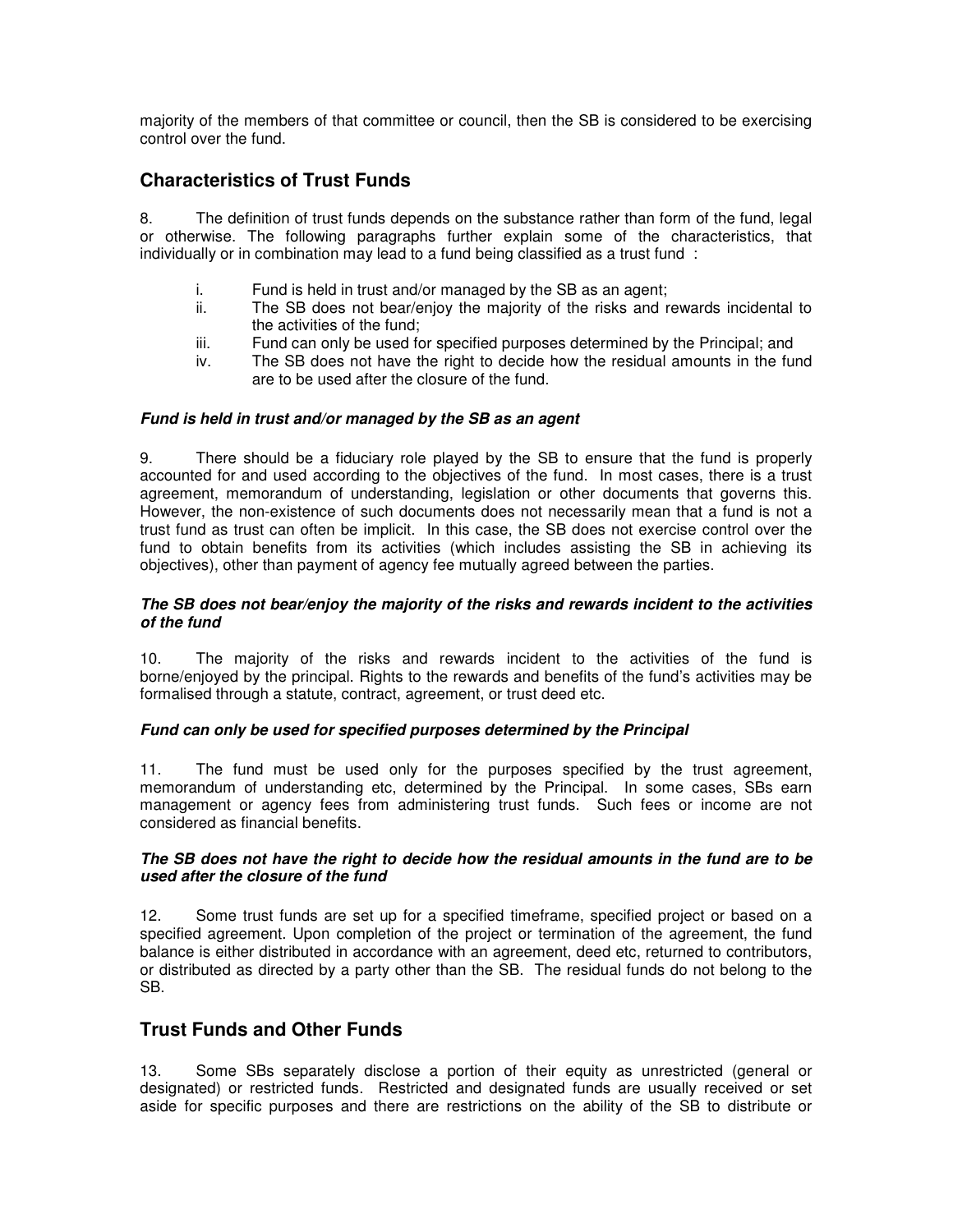otherwise apply the funds. However, restricted and designated funds are distinct from trust funds in that the SB is still considered as exercising control over the funds and the funds are owned by the SB.

14. Designated funds are funds earmarked by SBs within their general funds for specific purposes. The SBs have the power to re-designate such funds within their general funds. This is distinct from restricted funds which the SBs do not have the power to re-designate their use.

15. Annex A provides a decision flowchart on assessing whether a fund is a trust fund. Please refer to Statutory Board Financial Reporting Standard Guidance Note 1 Accounting and Disclosure for Funds, Grants, Accumulated Surplus and Reserves, for the accounting and disclosure requirements for restricted funds.

### **Accounting for Trust Funds**

16. Trust funds (i.e. funds that fulfill the definition in paragraph 3) should not be included in the primary statements of the SBs, i.e. Balance Sheet, Statement of Income and Expenditure, Statement of Cash Flow and Statement of Changes in Equity. Trust funds should instead be disclosed in the notes of the financial statements of SBs in accordance with paragraph 18.

17. The basis of accounting (e.g. cash accounting or accrual accounting etc) for the disclosures of the trust funds in the financial statements of the reporting SB should be decided upon by the trustees of the fund, or other relevant decision-makers of the trust funds.

## **Disclosures for Trust Funds**

18. The following disclosures of trust funds shall be made in the notes to the financial statements:

- (i) The nature of the trust funds;
- (ii) Statement of Income and Expenditure of the trust funds;
- (iii) Statement of Financial Position (i.e. Balance Sheet) of the trust funds; and
- (iv) Basis of accounting for the trust funds.

## **Effective Date**

19. This Guidance Note is operative for financial statements covering periods beginning on or after [ ] 2009.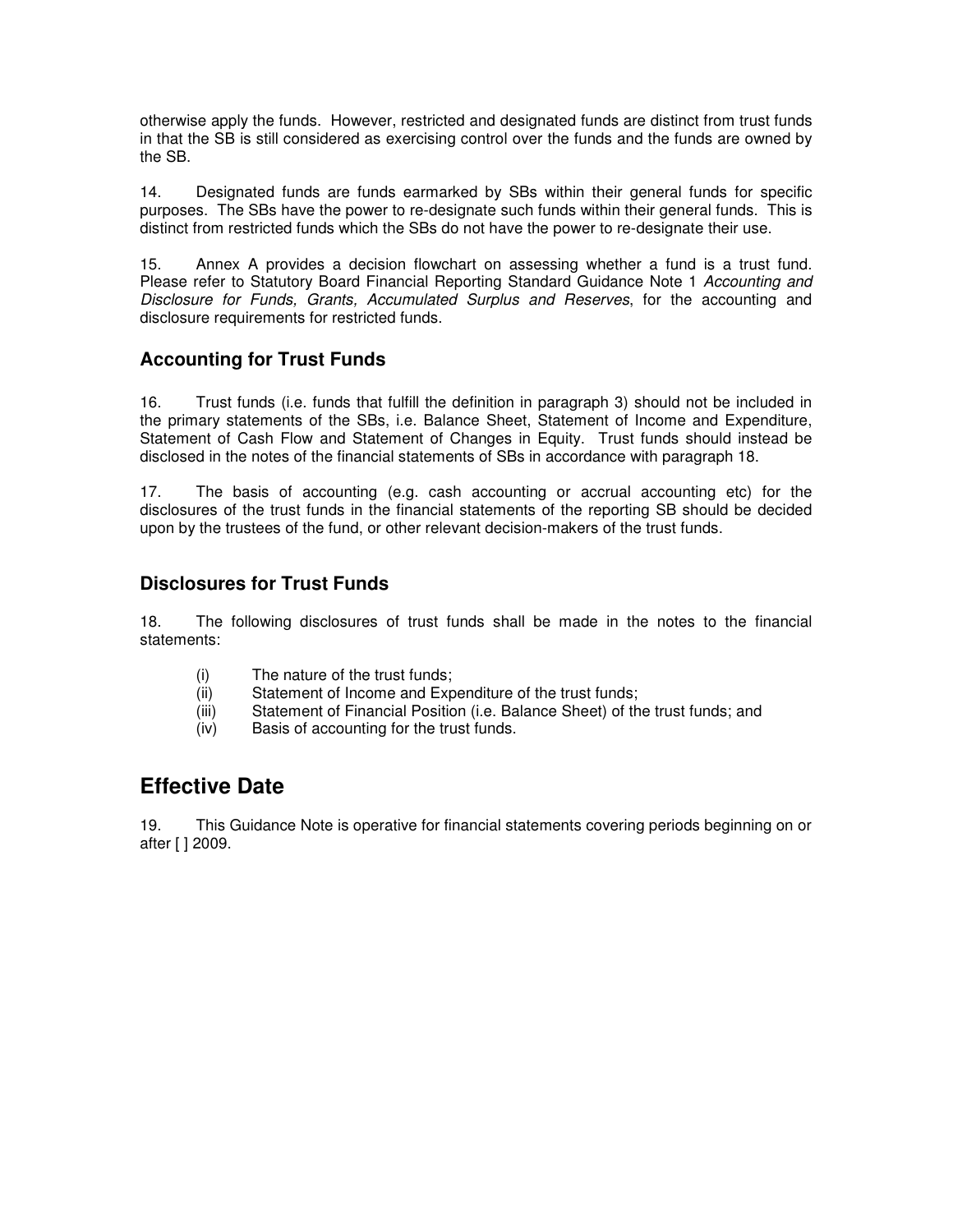#### **Decision flowchart**

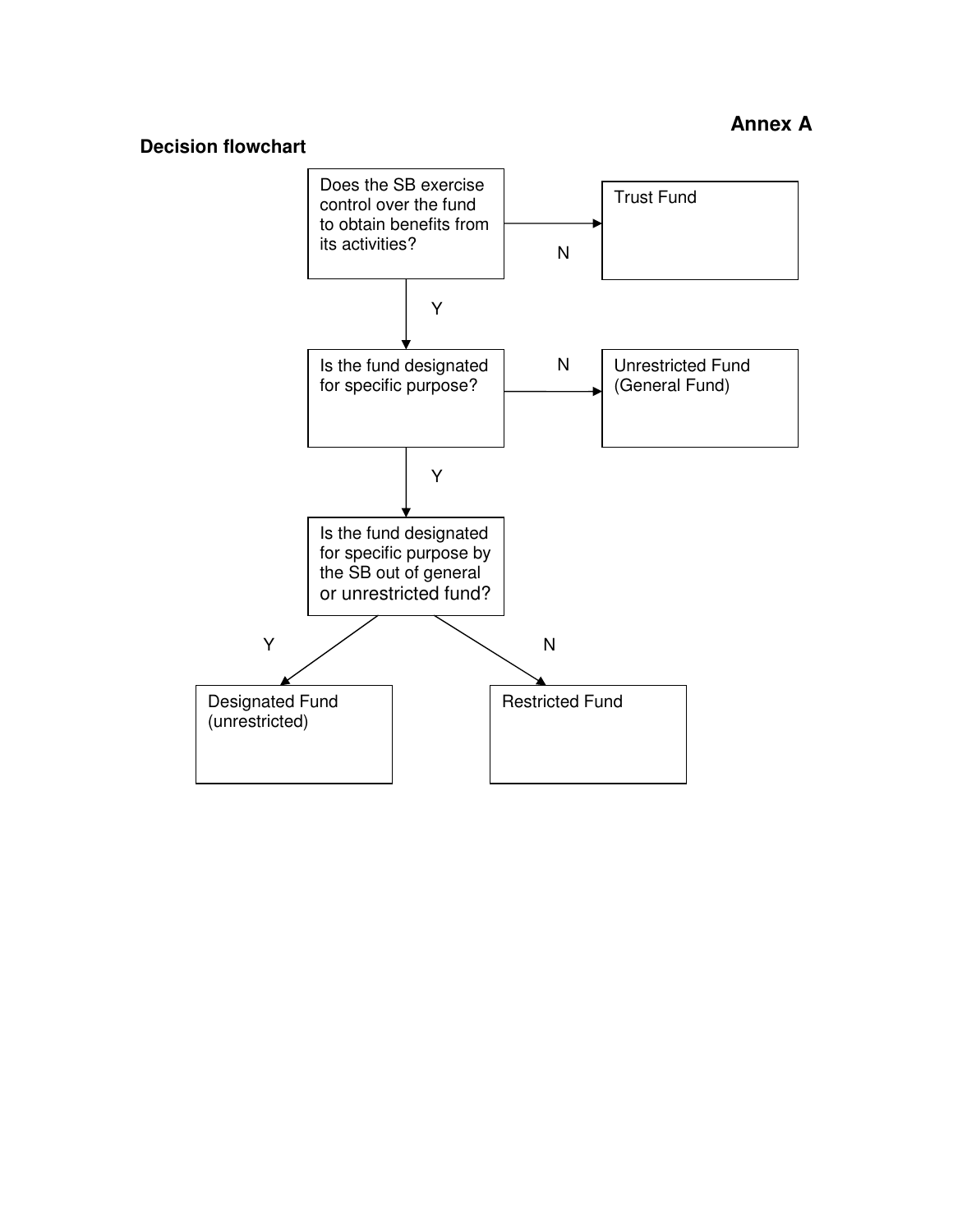## **Annex B**

#### **Examples: Application of Definition of Trust Funds**

#### **Loan Scheme Administered by SB**

#### **Scenario :**

SB A administers Scheme X whereby loans are provided to certain qualifying companies to upgrade and expand their operations. The funds for the loans are provided by Ministry B in the form of a loan. SB A in turn signs loan agreements with participating banks who then on-lend to the borrowing companies. Any profits from the loan scheme are kept within the loan scheme fund, while any losses are also borne by the fund. SB A does not gain or suffer any losses arising from the loan scheme. A set of rules decided upon by the Ministry B govern the operating and financial policies of the fund, such as which companies can qualify for the loans and how much can disbursed etc. Any loan defaults by borrowing companies are borne by Ministry B in accordance with its agreement with SB A (this could be in the form of a contract, correspondence etc), so long as the SB has operated the scheme within the rules set out. Any residual funds at the end of the scheme are to be returned to Ministry B.

#### **Application :**

Under this scenario, although a loan agreement exists between SB A and Ministry B, and between SB A and participating banks, in substance, SB A acts more like an agent of Ministry B in operating the scheme.

SB A does not control the financial and operating policies of the fund, as these are based on rules set out by Ministry B. SB A merely operates the fund. While SB A is considered to have benefited from the fund as the scheme furthers the objectives of SB A, lack of control over the fund means that the fund is considered a trust fund of SB A.

The loan scheme fund also appears to fulfill the common characteristics of trust funds. SB A holds the fund in trust for Ministry B. It needs to ensure that the fund is properly accounted for and used in accordance with the objective of the loan scheme. The risks resides with Ministry B as it undertakes to bear the losses arising from the of loan defaults.

#### **Designated Fund of SB**

#### **Scenario :**

Polytechnic Y is a SB. The Board of Polytechnic Y decides to create a \$2m scholarship fund to sponsor deserving students on exchange programmes abroad. The \$2m is to be funded using the accumulated surplus of Polytechnic Y. The \$2m fund is not to be used for any other purposes. The management of Polytechnic Y proposes a list of students and amounts to be sponsored, which are to be approved by the Board.

#### **Application:**

There are restrictions on the ability of the SB to use the \$2m scholarship fund as it has been carved out of the Polytechnic Y's accumulated surplus for a specific purpose. Control over the fund still resides within Polytechnic Y as its Board is the approving authority for the disbursement of the funds. Hence the fund is not a trust fund of the SB. It is a designated fund as the funds are set aside from general funds for specific purposes. The SB has the power to re-designate the funds within unrestricted funds.